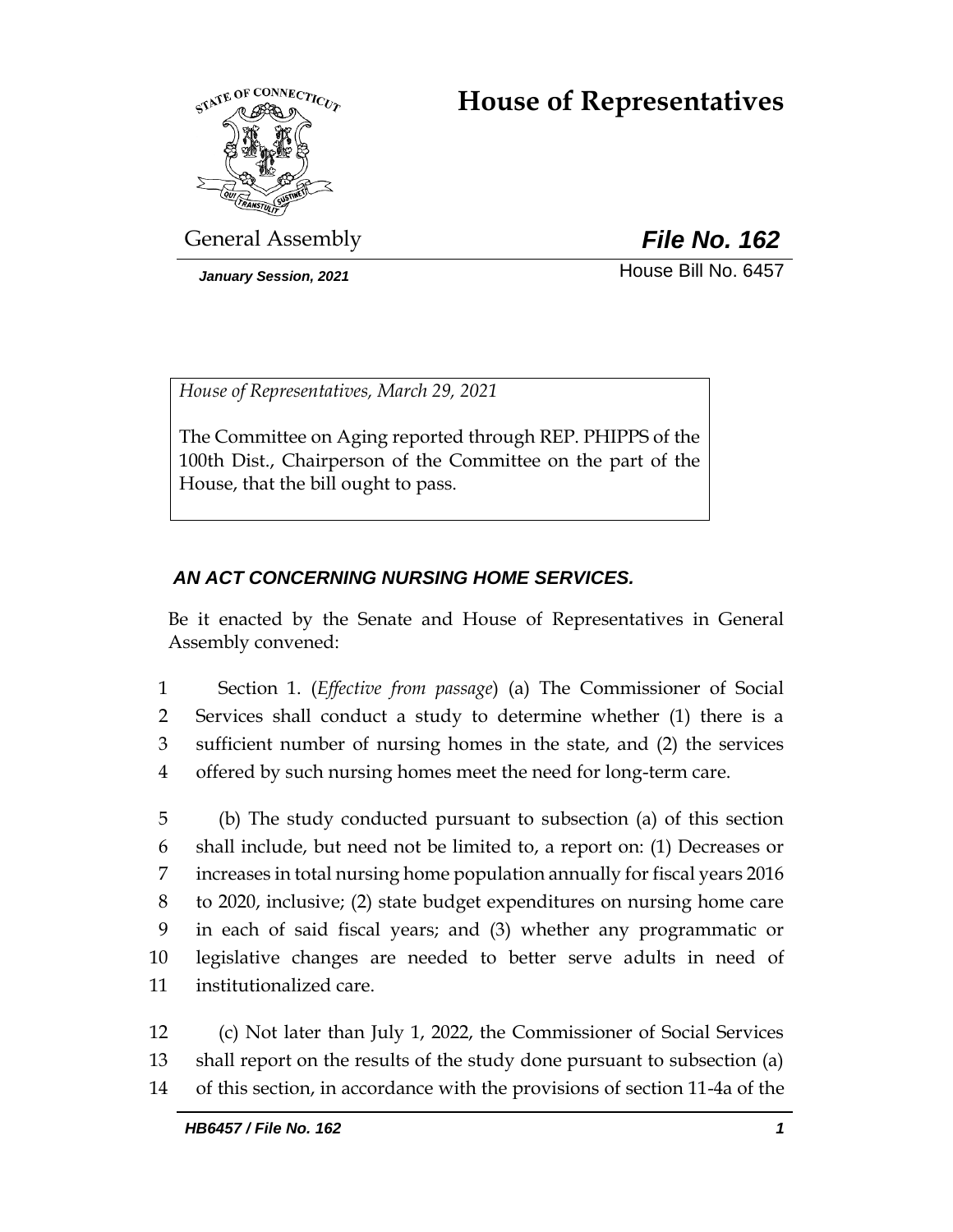| 15 | general statutes, to the joint standing committees of the General                |  |  |
|----|----------------------------------------------------------------------------------|--|--|
| 16 | Assembly having cognizance of matters relating to aging and human                |  |  |
| 17 | services. Such report may include the commissioner's recommendations             |  |  |
| 18 | for addressing identified gaps in the provision of services and                  |  |  |
| 19 | improving access to such services.                                               |  |  |
|    | This act shall take effect as follows and shall amend the following<br>sections: |  |  |

| l Section | trom passage | New section |
|-----------|--------------|-------------|

*AGE Joint Favorable*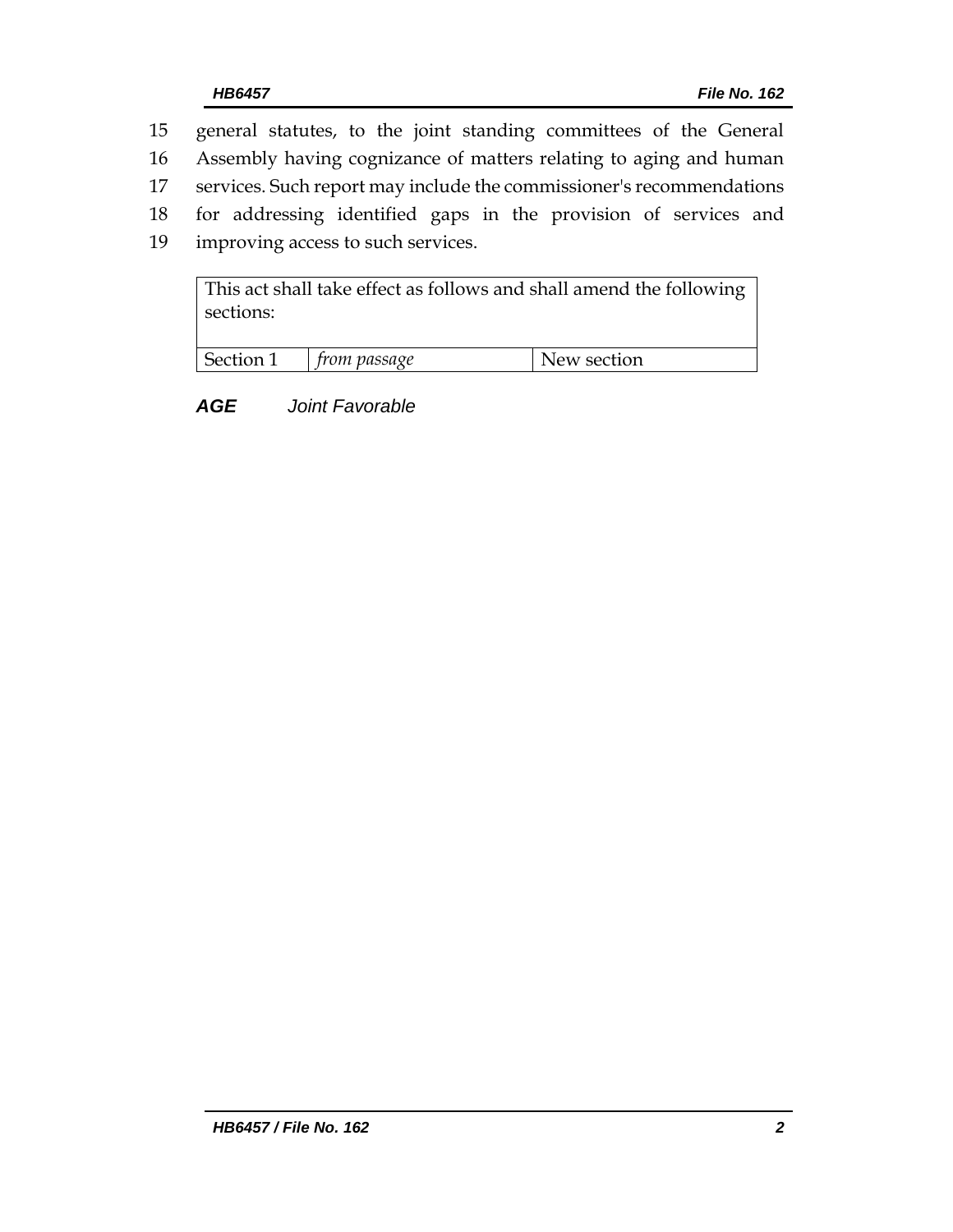*The following Fiscal Impact Statement and Bill Analysis are prepared for the benefit of the members of the General Assembly, solely for purposes of information, summarization and explanation and do not represent the intent of the General Assembly or either chamber thereof for any purpose. In general, fiscal impacts are based upon a variety of informational sources, including the analyst's professional knowledge. Whenever applicable, agency data is consulted as part of the analysis, however final products do not necessarily reflect an assessment from any specific department.*

### *OFA Fiscal Note*

*State Impact:* None

*Municipal Impact:* None

#### *Explanation*

The bill, which requires the Department of Social Services to study nursing homes, has no fiscal impact as the agency has the ability to do so.

*The Out Years*

*State Impact:* None

*Municipal Impact:* None